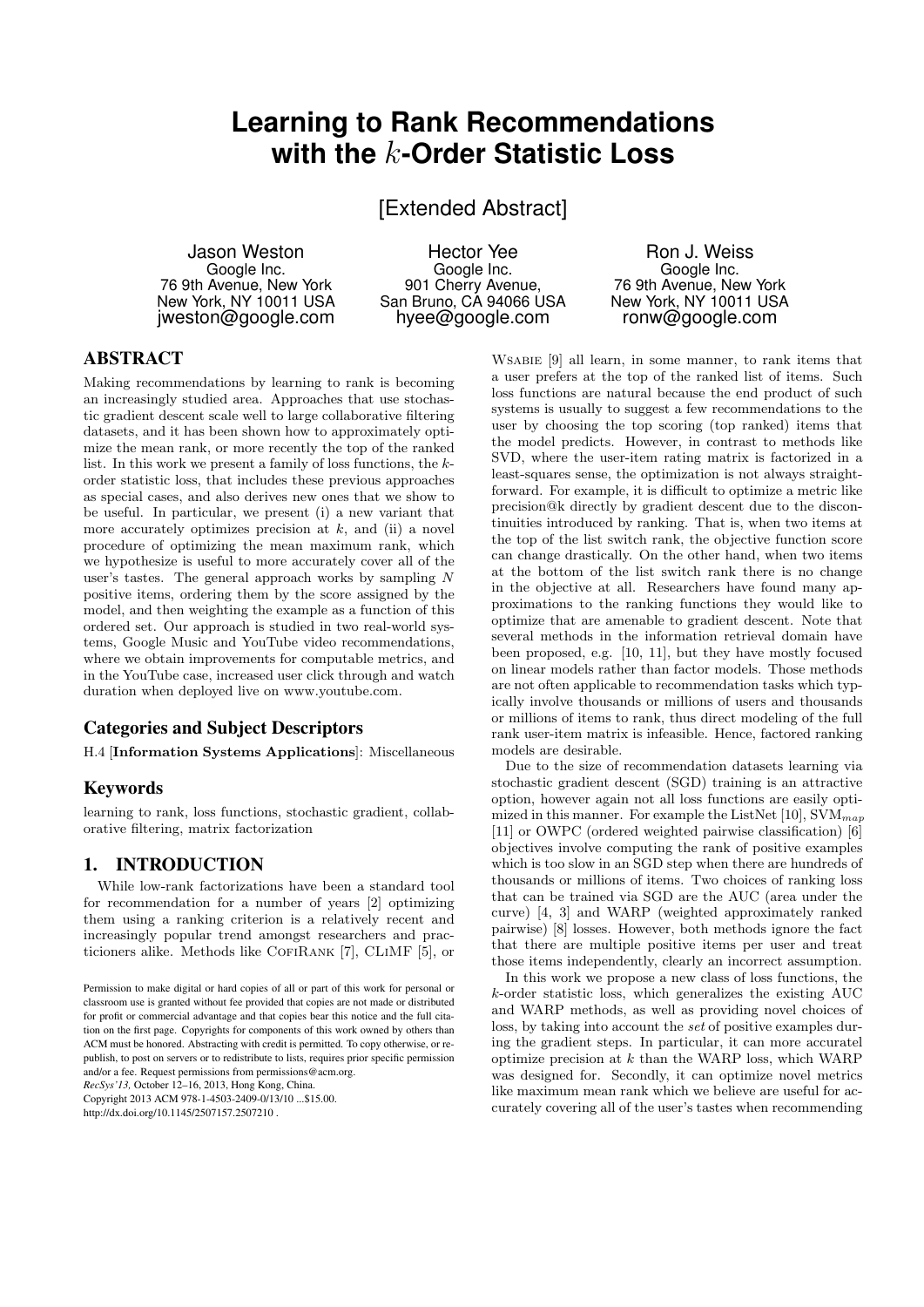items. Experiments on real-world datasets indicate the usefulness of our approach.

# 2. K-ORDER STATISTIC LOSS

We consider the general recommendation task of ranking a set of items D for a given user, the returned list should have the most relevant items at the top. To solve this task, we are given a training set of users  $U$  each with a set of known ratings. We consider the case where each user has purchased / watched / liked a set of items, which are considered as positive ratings. No negative ratings are given. All non-positive rated items are thus considered as having an unknown rating<sup>1</sup>. We define the set  $\mathcal{D}_u$  to be the positive items for user u. We consider factorized models of the form

$$
f_d(u) = \frac{1}{|\mathcal{D}_u|} \sum_{i \in \mathcal{D}_u} V_i^{\top} V_d,
$$

where V, which is an  $m \times |\mathcal{D}|$  matrix, one vector for each item, contains the parameters to be learnt. We can further define  $f(u)$  to be the vector of all item scores  $1, \ldots, |\mathcal{D}|$  for the user  $u$ . To learn  $f$  one typically minimizes an objective function of the following form:

$$
\sum_{u=1}^{|{\mathcal U}|} L(f(u),{\mathcal D}_u)
$$

where  $L$  is the loss function, which measures the discrepency between the known ratings  $\mathcal{D}_u$  and the predictions for user u. The well-known AUC loss (sometimes known as the margin ranking loss) [4, 3] is defined as:

$$
L_{AUC}(f(u), \mathcal{D}_u) = \sum_{d \in \mathcal{D}_u} \sum_{\bar{d} \in \mathcal{D} \setminus \mathcal{D}_u} \max\Big(0, 1 - f_d(u) + f_{\bar{d}}(u)\Big).
$$

To optimize it by stochastic gradient descent, one selects a user, a positive item and a negative item at random, and makes a gradient step, corresponding to one term in the double sum of the equation above. Repeated updates gradually visit all the terms.

The AUC loss is known to not optimize well the top of the rank list. Another set of loss functions called the OWPC loss [6] and its SGD counterpart, WARP loss [8], attempt to focus on the top of the list. The loss is defined as:

$$
L_{WARP}(f(u), \mathcal{D}_u)) = \sum_{d \in \mathcal{D}_u} \Phi\Big( rank_d(f(u)) \Big) \tag{1}
$$

where  $\Phi(\eta)$  converts the rank of a positive item d to a weight. Here, the rank of  $d$  is defined as

$$
rank_d(u) = \sum_{\bar{d} \notin \mathcal{D}_u} I\Big(f_d(u) \ge 1 + f_{\bar{d}}(u)\Big),\tag{2}
$$

where  $I$  is the indicator function.

Choosing  $\Phi(\eta) = C\eta$  for any positive constant C is equivalent to the AUC loss. However, a weighting such as  $\Phi(\eta) =$  $\sum_{i=1}^{n} 1/i$  pays more attention to optimizing the top of the ranked list. Unfortunately, training such an objective by SGD directly is not tractable as eq. 2 sums over all items, which is too slow to compute per gradient update. The Algorithm 1 K-os algorithm for picking a positive item. We are given a probability distribution  $P$  of drawing the  $i<sup>th</sup>$  position in a list of size K. This defines the choice of loss function. Pick a user  $u$  at random from the training set. Pick  $i = 1, ..., K$  positive items  $d_i \in \mathcal{D}_u$ . Compute  $f_{d_i}(u)$  for each i. Sort the scores by descending order, let  $o(j)$  be the index into  $d$  that is in position  $j$  in the list. Pick a position  $k \in 1, ..., K$  using the distribution P.

Perform a learning step using the positive item  $d_{o(k)}$ .

### Algorithm 2 K-os WARP loss

Initialize model parameters (mean 0, std. deviation  $\frac{1}{\sqrt{m}}$ ). repeat Pick a positive item d using Algorithm 1. Set  $N = 0$ . repeat Pick a random item  $\bar{d} \in \mathcal{D} \setminus \mathcal{D}_u$ .  $N = N + 1.$ **until**  $f_{\bar{d}}(u) > f_d(u) - 1$  or  $N ≥ |\mathcal{D} \setminus \mathcal{D}_u|$ if  $f_{\bar{d}}(y) > f_d(u) - 1$  then Make a gradient step to minimize:  $\Phi(\frac{|\mathcal{D}\setminus\mathcal{D}_u|}{N})\max(0, 1 + f_{\bar{d}}(u) - f_d(u)).$ Project weights to enforce constraints, e.g. if  $||V_i||$ C then set  $V_i \leftarrow (CV_i)/||V_i||$ . end if until validation error does not improve.

#### Algorithm 3 K-os AUC loss

Initialize model parameters (mean 0, std. deviation  $\frac{1}{\sqrt{m}}$ ). repeat Pick a positive item d using Algorithm 1. Pick a random item  $\bar{d} \in \mathcal{D} \setminus \mathcal{D}_u$ . if  $f_{\bar{d}}(u) > f_d(u) - 1$  then Make a gradient step to minimize:  $\max(0, 1 + f_{\bar{d}}(u) - f_d(u)).$ Project weights to enforce constraints, e.g. if  $||V_i||$ C then set  $V_i \leftarrow (CV_i)/||V_i||$ . end if until validation error does not improve.

WARP loss [8] was proposed to solve this problem. Using WARP, the  $rank_d(u)$  is replaced with a sampled approximation: sample N items  $\bar{d}$  until a violation is found, i.e.  $f_u(d) < 1 + f_{\bar{d}}(u)$  and then approximate the rank with  $|\mathcal{D} \setminus \mathcal{D}_u|/N$ .

While OWPC/WARP provides a generalized class of loss functions including AUC as a special case, note that it still treats each positive item independently via the sum in eq. 1. In contrast, many evaluation metrics that we are interested in do not treat positive examples in this way. For example, precision at 1 only cares if one of the positives is at the top of the ranked list, and does not care about the position of the others. We thus generalize the above loss functions by proposing the k-Order Statistic (k-OS) loss as follows. For a given user  $u$ , let  $o$  be the vector of indices indicating the order of the positive examples in the ranked list:

$$
f_{\mathcal{D}_{U_{o_1}}}(u) > f_{\mathcal{D}_{U_{o_2}}}(u) > \cdots > f_{\mathcal{D}_{U_{o_{|s|}}}}(u).
$$

<sup>&</sup>lt;sup>1</sup>The binary rating case described is rather common in many real world recommendation tasks, especially for those where ratings are harvested from implicit feeback.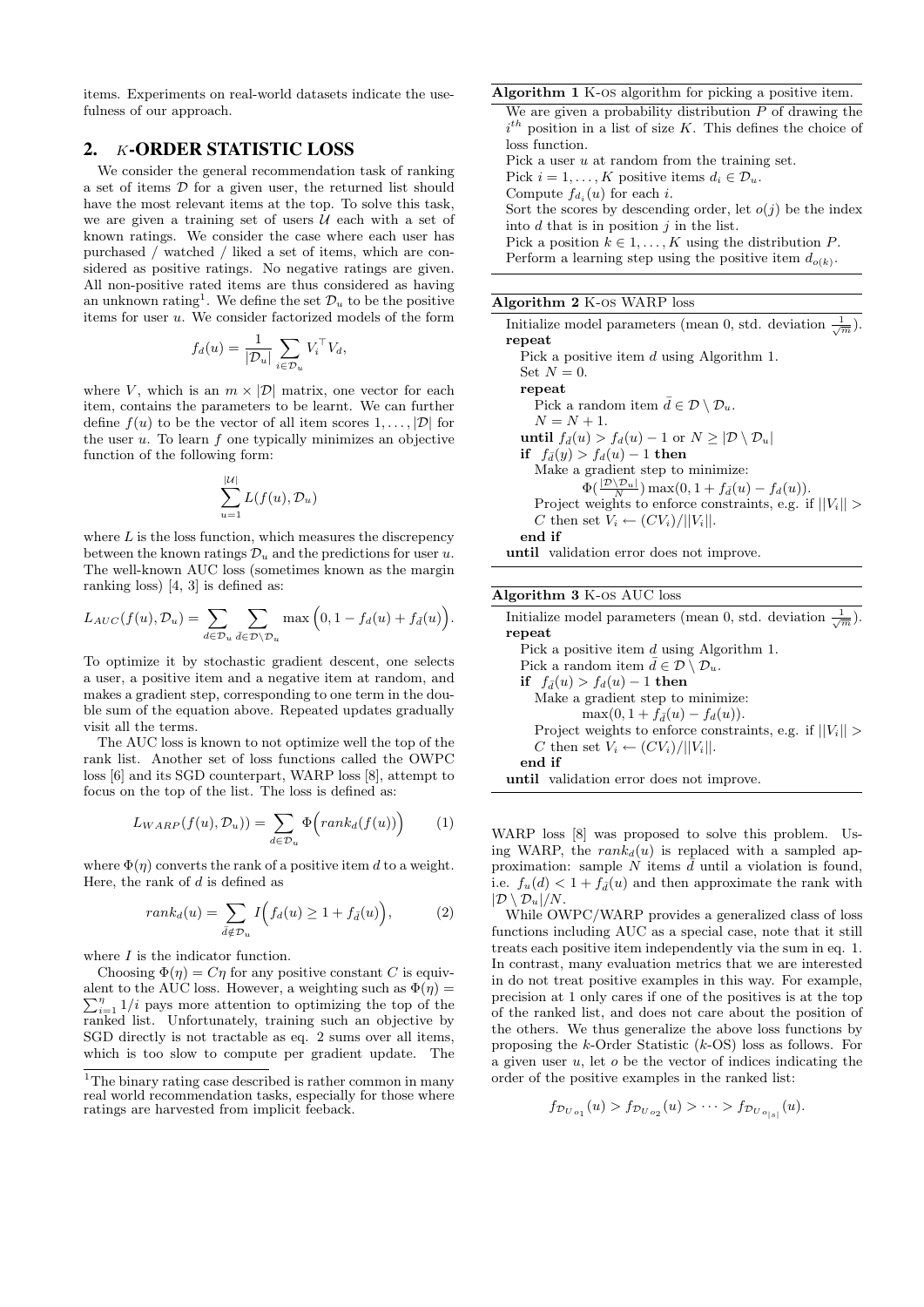The  $k$ -OS loss is then defined as:

$$
L_{K\text{-OS}}(f(u), \mathcal{D}_u) = \frac{1}{Z} \sum_{i=1}^{|\mathcal{D}_u|} P\left(\frac{i}{|\mathcal{D}_u|}\right) \Phi\left(\text{rank}_{\mathcal{D}_{u_{o_i}}}(f(u))\right)
$$

where  $Z = \sum_i P\left(\frac{i}{|\mathcal{D}_u|}\right)$  normalizes the weights induced by P.  $P(\frac{j}{100})$  is the weight assigned to the j<sup>th</sup> percentile of the ordered positive items. Different choices of P result in different loss functions.  $P(j) = C$  for all j and any positive constant C results in the original WARP or AUC formulations. Choices where  $P(i) > P(j)$  for  $i < j$  result in paying more attention to positive items that are at the top of the ranked list, and tends to ignore the lower ranked positives. This should have the effect of improving precision and recall at the top whilst sacrificing some of the user's taste preferences. Conversely, choosing  $P(i) < P(j)$  for  $i < j$  should focus more on improving the worst ranked positives in the user's rating set. We hypothesize that this may more accurately cover all of the user's tastes, and try to measure this in our experiments using the mean maximum rank metric.

To optimize  $k$ -OS easily via SGD we make the following simplification. During each SGD step we draw, for a random user, K random positives and order them by  $f(u)$ . Then the  $P$  distribution only takes on  $K$  possible values. The overall method is detailed in Algorithms 1, 2 and 3, for both AUC and WARP generalizations. In the majority of our experiments we use  $P(j) = 1$  if  $j = k/N$ , and 0 otherwise, and leave  $k$  as a hyperparemater. That is, we simply always select the positive in the  $k^{th}$  position in the list.

#### 3. EXPERIMENTS

We conducted experiments on three large scale, real world tasks: artist recommendation and track recommendation using proprietary data from Google Play Music (http:// music.google.com), and video recommendation from YouTube (http://www.youtube.com). In all cases, the datasets consist of a large set of anonymized users, where for each user there is a set of associated items based on their watch/listen history. The user-item matrix is hence a sparse binary matrix. The approximate dataset sizes are given in Table 1.

To construct evaluation data, we randomly selected 5 items for testing per user, and kept them apart from training. At prediction time for the set of test users we then ranked all unrated items (i.e. items that they have not watched/listened to that are present in the training set) and observe where the 5 test items are in the ranked list of recommendations. We then evaluate the following metrics: mean rank (the position in the ranked list, averaged over all test items and users), mean maximum rank (the position of the lowest ranked item out of the 5 test items, i.e. the furthest from the top, averaged over all test users), precision at 1 and 10 (P@1 and P@10), and recall at 1 and 10 (R@1 and R@10).

Hyperparameters (C, learning rate) were chosen using a portion of the training set for validation, although for memory and speed reasons we limited the embedding dimension to be  $m = 64$ . As we trained our model, K-OS, with a ranking criteria which includes the WARP loss and AUC losses as special cases, we consider those as our baselines, and report relative changes in metrics compared to them. For K-os in all cases we used  $K = 5$  in Algorithm 1, i.e we sample 5 positive items. After ordering them by score, we then select the item in the  $k^{th}$  position. We report results for different

Table 1: Recommendation Datasets

| Dataset.        | Music: Artists        | Music: Tracks  | YouTube        |  |  |  |
|-----------------|-----------------------|----------------|----------------|--|--|--|
| Number of Items | $\approx75\mathrm{k}$ | $\approx 700k$ | $\approx 500k$ |  |  |  |
| Train Users     | Millions              |                |                |  |  |  |
| Test Users      | Tens of Thousands     |                |                |  |  |  |

Table 2: Google Music Artist Recommendation. The baseline model is AUC. Mean/Max Rank, P@N and R@N metrics are given relative to it. Decreases in rank and increases in R@N and P@N indicate improvements. K-os uses AUC via Algorithm 3.

|               | Mean     | Max      |          |          |           |          |
|---------------|----------|----------|----------|----------|-----------|----------|
| Method        | Rank     | Rank     | P@1      | P@10     | R@1       | R@10     |
| SVD           | $+254\%$ | $+284\%$ | $+1.6\%$ | $-2.5\%$ | $+0.72\%$ | $-2.1\%$ |
| <b>WARP</b>   | $+23\%$  | $+26\%$  | $+25\%$  | $+14\%$  | $+25%$    | $+13%$   |
| <b>AUC</b>    |          |          |          |          |           |          |
| $K$ -os $k=1$ | $+159%$  | $+194%$  | $+1.3\%$ | $-5\%$   | $-0.1\%$  | $-5.6\%$ |
| $K$ -os $k=2$ | $+65\%$  | $+80\%$  | $+9\%$   | $+0.3\%$ | $+7\%$    | $-0.4\%$ |
| $K$ -os $k=3$ | $+15\%$  | $+20\%$  | $+10\%$  | $+3.9\%$ | $+9\%$    | $+3.6\%$ |
| $K$ -os $k=4$ | $-2.7\%$ | $-1.6\%$ | $+6\%$   | $+3\%$   | $+5.9\%$  | $+2.7\%$ |
| $K$ -os $k=5$ | $-2.2\%$ | $-3.7\%$ | $-25\%$  | $-8\%$   | $-24\%$   | $-8\%$   |

Table 3: Google Music Artist Recommendation with WARP baseline. K-os uses WARP via Algorithm 2.

|               | Mean     | Max      |         |          |          |          |
|---------------|----------|----------|---------|----------|----------|----------|
| Method        | Rank     | Rank     | P@1     | P@10     | R@1      | R@10     |
| <b>SVD</b>    | $+187%$  | $+205%$  | $-19%$  | $-14%$   | $-19%$   | $-14%$   |
| <b>WARP</b>   |          |          |         |          |          |          |
| $K$ -os $k=1$ | $+195%$  | $+224\%$ | $-1.3%$ | $-5.2\%$ | $-1.8\%$ | $-5.6%$  |
| $K$ -os $k=2$ | $+88\%$  | $+110%$  | $+1\%$  | $-0.4\%$ | $+0.7\%$ | $-0.6\%$ |
| $K$ -os $k=3$ | $+23\%$  | $+32\%$  | $-1\%$  | $-0.4\%$ | $-1.6\%$ | $-0.4\%$ |
| $K$ -os $k=4$ | $-7.7\%$ | $-6.4\%$ | $-3\%$  | $-2\%$   | $-4\%$   | $-2\%$   |
| $K$ -os $k=5$ | $-16\%$  | $-18\%$  | $-14%$  | $-7\%$   | $-14%$   | $-7\%$   |

Table 4: Google Music Track Recommendation

|               | Mean      | Max       |          |          |         |          |
|---------------|-----------|-----------|----------|----------|---------|----------|
| Method        | Rank      | Rank      | P@1      | P@10     | R@1     | R@10     |
| <b>WARP</b>   |           |           |          |          |         |          |
| $K$ -os $k=1$ | $+323%$   | $+271%$   | $+16\%$  | $+3.3\%$ | $+17%$  | $+4.3\%$ |
| $K$ -OS $k=2$ | $+209\%$  | $+199\%$  | $+22\%$  | $+14\%$  | $+23%$  | $+15%$   |
| $K$ -os $k=3$ | $+50.7\%$ | $+61\%$   | $+22\%$  | $+19%$   | $+22\%$ | $+20\%$  |
| $K$ -os $k=4$ | $-44.1\%$ | $-40.9\%$ | $+9.1\%$ | $+15\%$  | $+12\%$ | $+16\%$  |
| $K$ -os $k=5$ | $-54.7\%$ | $-54.8\%$ | $-50\%$  | $-32\%$  | $-50\%$ | $-33%$   |

Table 5: YouTube Video Recommendation

|                 | Mean     | Max       |          |          |          |          |
|-----------------|----------|-----------|----------|----------|----------|----------|
| Method          | Rank     | Rank      | P@1      | P@10     | R@1      | R@10     |
| <b>SVD</b>      | $+56\%$  | $+45.3\%$ | $-54\%$  | $-57\%$  | $-54\%$  | $-96\%$  |
| WARP            |          |           |          |          |          |          |
| $K$ -os $k=1$   | $+119%$  | $+101\%$  | $+14\%$  | $+6.5\%$ | $+12\%$  | $+3.5\%$ |
| $K$ -os $k=2$   | $+55\%$  | $+71%$    | $+7\%$   | $+6\%$   | $+5.8\%$ | $+4.8\%$ |
| $K$ -OS $k=3$   | $+10\%$  | $+19\%$   | $-1.4\%$ | $+1.3\%$ | $-1.2\%$ | $+2.1\%$ |
| $K$ -OS $k=4$   | $-10\%$  | $-13\%$   | $-10\%$  | $-6.4\%$ | $-8\%$   | $-3.8\%$ |
| $K$ -os $k=5$   | $-14\%$  | $-23\%$   | $-36\%$  | $-32\%$  | $-34\%$  | $-30\%$  |
| $K-OS k<2$      | $+119%$  | $+101%$   | $+14\%$  | $+6.5\%$ | $+12\%$  | $+3.5\%$ |
| $K$ -os $k<3$   | $+76\%$  | $+84\%$   | $+10\%$  | $+6.7\%$ | $+10\%$  | $+4.7\%$ |
| $K$ -OS $k<4$   | $+39\%$  | $+54\%$   | $+6.1\%$ | $+5.6\%$ | $+6\%$   | $+5.1\%$ |
| $K$ -OS $k<5$   | $+16\%$  | $+24\%$   | $+2.6\%$ | $+1\%$   | $+2.7\%$ | $+0.4\%$ |
| $K$ -OS $k>1$   | $-4.3\%$ | $-5.8\%$  | $-12\%$  | $-10\%$  | $-12%$   | $-9.9\%$ |
| $K$ -OS $k>2$   | $-6.4\%$ | $-10\%$   | $-28\%$  | $-25%$   | $-28\%$  | $-25%$   |
| $K$ -os $k > 3$ | $-18\%$  | $-26\%$   | $-23%$   | $-23\%$  | $-20\%$  | $-20\%$  |
| $K$ -OS $k>4$   | $-14\%$  | $-23.1\%$ | $-36\%$  | $-32\%$  | $-34\%$  | $-30\%$  |